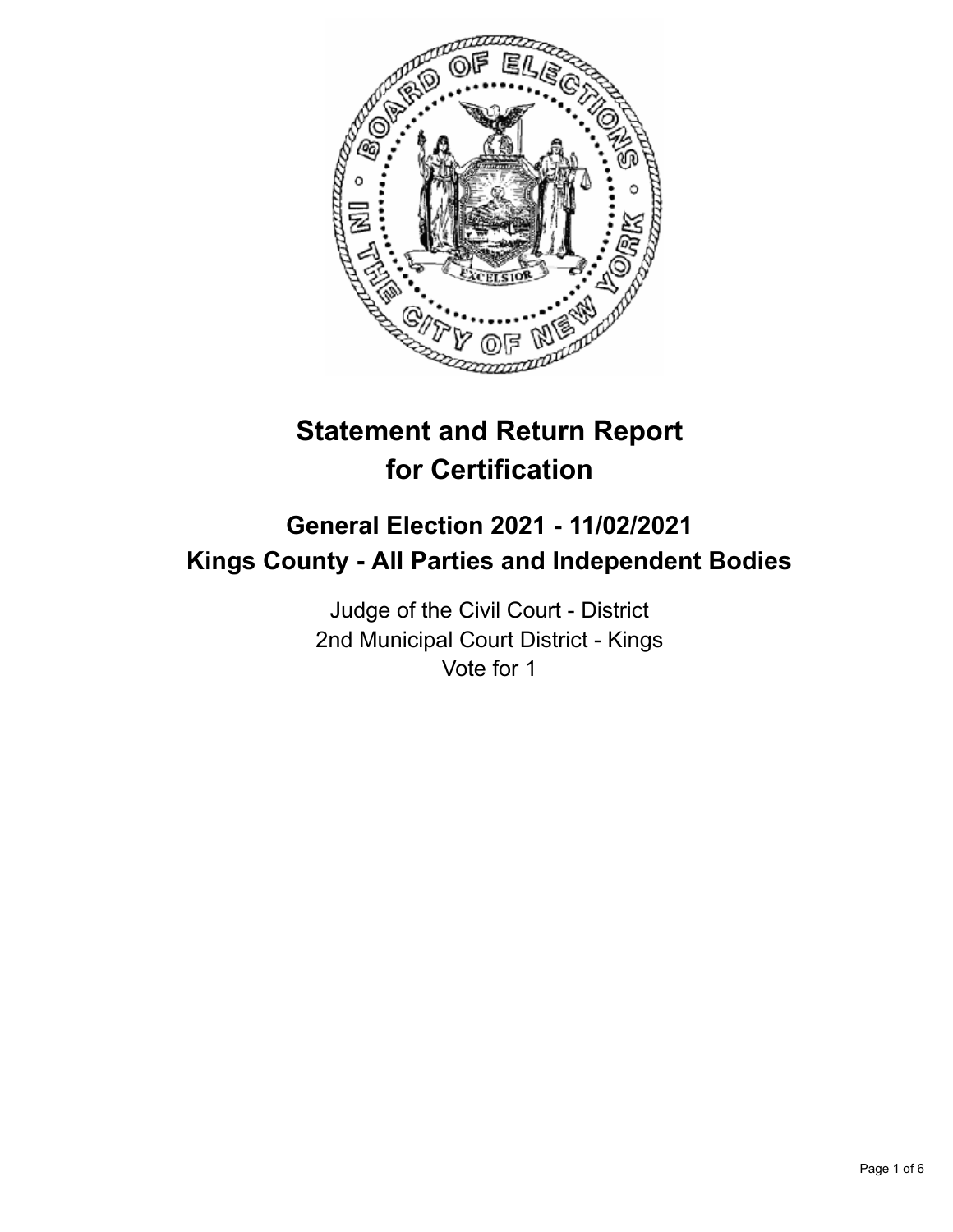

## **Assembly District 43**

| PUBLIC COUNTER                                           | 3,232             |
|----------------------------------------------------------|-------------------|
| MANUALLY COUNTED EMERGENCY                               | 0                 |
| <b>ABSENTEE / MILITARY</b>                               | 152               |
| <b>AFFIDAVIT</b>                                         | 26                |
| <b>Total Ballots</b>                                     | 3,410             |
| Less - Inapplicable Federal/Special Presidential Ballots | 0                 |
| <b>Total Applicable Ballots</b>                          | 3,410             |
| LISA LEWIS (DEMOCRATIC)                                  | 2,761             |
| DEVI ELIZABETH NAMPLAPARAMPIL (WRITE-IN)                 | 1                 |
| IGENIE F. HARRIS-BLENMAN (WRITE-IN)                      | 1                 |
| JHON STOSSEL (WRITE-IN)                                  | 1                 |
| MARVA C BROWN (WRITE-IN)                                 | $\overline{2}$    |
| MARVA HENRY (WRITE-IN)                                   | 1                 |
| TOM CRUISE (WRITE-IN)                                    | 1                 |
| TRECIA DIXON (WRITE-IN)                                  | 1                 |
| UNATTRIBUTABLE WRITE-IN (WRITE-IN)                       | $12 \overline{ }$ |
| <b>Total Votes</b>                                       | 2,781             |
| Unrecorded                                               | 629               |

### **Assembly District 54**

| <b>PUBLIC COUNTER</b>                                    | 1,086    |
|----------------------------------------------------------|----------|
| <b>MANUALLY COUNTED EMERGENCY</b>                        | 0        |
| ABSENTEE / MILITARY                                      | 32       |
| <b>AFFIDAVIT</b>                                         |          |
| <b>Total Ballots</b>                                     | 1,125    |
| Less - Inapplicable Federal/Special Presidential Ballots | $\Omega$ |
| <b>Total Applicable Ballots</b>                          | 1,125    |
| LISA LEWIS (DEMOCRATIC)                                  | 894      |
| STACY ANN DONEGAN (WRITE-IN)                             |          |
| UNATTRIBUTABLE WRITE-IN (WRITE-IN)                       | 3        |
| <b>Total Votes</b>                                       | 898      |
| Unrecorded                                               | 227      |

#### **Assembly District 55**

| <b>PUBLIC COUNTER</b>                                    | 1,279 |
|----------------------------------------------------------|-------|
| <b>MANUALLY COUNTED EMERGENCY</b>                        | 0     |
| ABSENTEE / MILITARY                                      | 46    |
| AFFIDAVIT                                                | 8     |
| <b>Total Ballots</b>                                     | 1,333 |
| Less - Inapplicable Federal/Special Presidential Ballots | 0     |
| <b>Total Applicable Ballots</b>                          | 1,333 |
| LISA LEWIS (DEMOCRATIC)                                  | 1,089 |
| ROBERT WEAVER (WRITE-IN)                                 |       |
| UNATTRIBUTABLE WRITE-IN (WRITE-IN)                       | 4     |
| <b>Total Votes</b>                                       | 1,094 |
| Unrecorded                                               | 239   |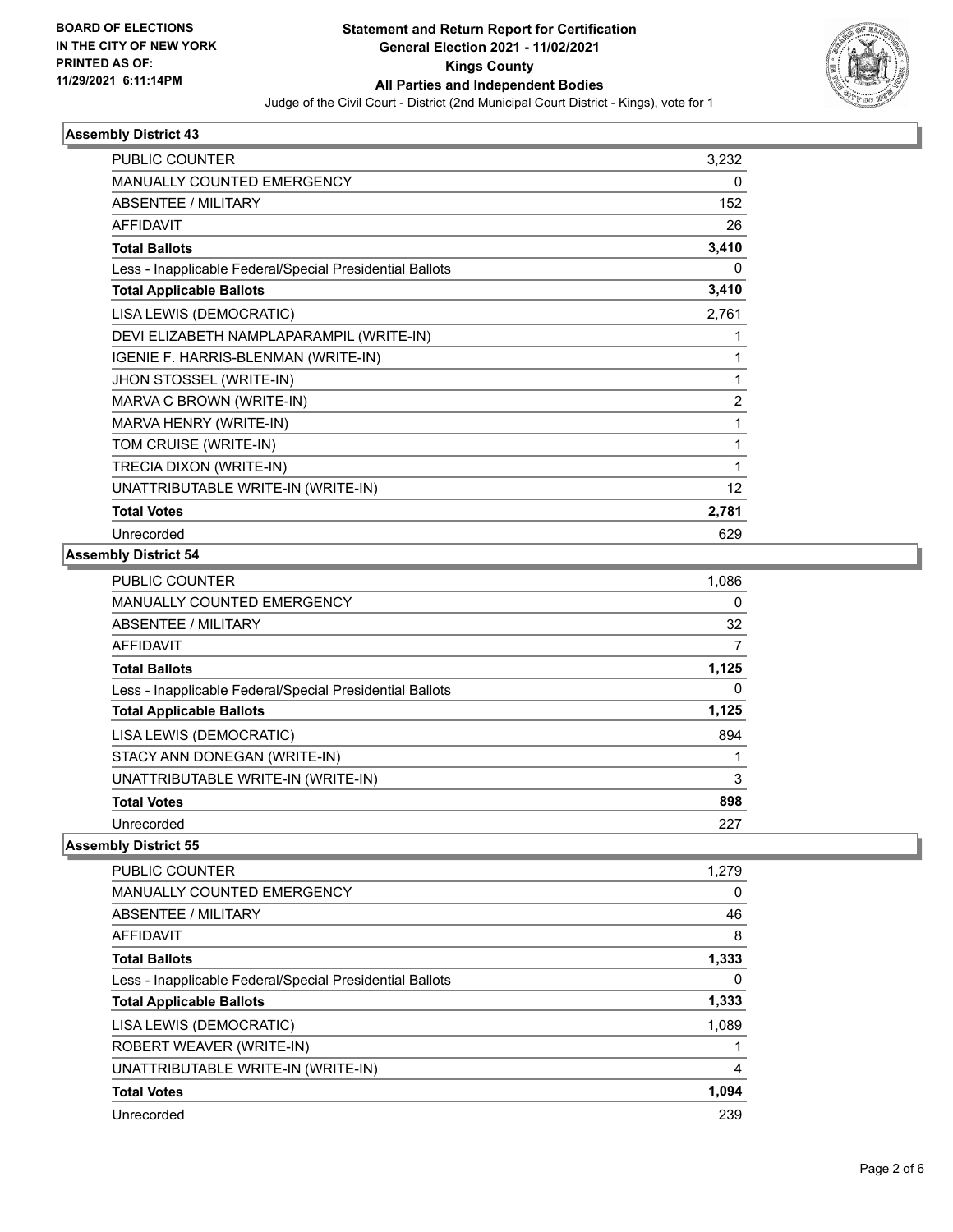

## **Assembly District 56**

| PUBLIC COUNTER                                           | 14,474       |
|----------------------------------------------------------|--------------|
| <b>MANUALLY COUNTED EMERGENCY</b>                        | 1            |
| ABSENTEE / MILITARY                                      | 622          |
| <b>AFFIDAVIT</b>                                         | 150          |
| <b>Total Ballots</b>                                     | 15,247       |
| Less - Inapplicable Federal/Special Presidential Ballots | 0            |
| <b>Total Applicable Ballots</b>                          | 15,247       |
| LISA LEWIS (DEMOCRATIC)                                  | 12,586       |
| BETTY LUGO (WRITE-IN)                                    | 1            |
| BILL MURRAY (WRITE-IN)                                   | 1            |
| CARL CALKENDER (WRITE-IN)                                | 1            |
| CASEY ANIS (WRITE-IN)                                    | 1            |
| DAVID ALEXIS (WRITE-IN)                                  | 1            |
| DEREK JETER (WRITE-IN)                                   | 1            |
| DONALD MARSHALL (WRITE-IN)                               | 1            |
| EDWARD GEWIRTZ (WRITE-IN)                                | 1            |
| ELISA SAMPSON (WRITE-IN)                                 | 1            |
| INDIA WALTON (WRITE-IN)                                  | 1            |
| JULIO ORTIZ (WRITE-IN)                                   | 1            |
| KERRAN ROCK (WRITE-IN)                                   | $\mathbf{1}$ |
| LAURA HOFFMAN (WRITE-IN)                                 | 1            |
| LISA MOVSIEOV (WRITE-IN)                                 | 1            |
| LOLA WATERMAN (WRITE-IN)                                 | 4            |
| MARK FOLEY (WRITE-IN)                                    | 1            |
| MARVA BROWN (WRITE-IN)                                   | 3            |
| MATT BORNETT (WRITE-IN)                                  | $\mathbf{1}$ |
| MATTHEW MIYACZ (WRITE-IN)                                | 1            |
| MIKE HOFMANN (WRITE-IN)                                  | 1            |
| MORGAN LAMARRE (WRITE-IN)                                | 1            |
| TISHANA MILLER (WRITE-IN)                                | 1            |
| TREMAINE WRIGHT (WRITE-IN)                               | 1            |
| UNATTRIBUTABLE WRITE-IN (WRITE-IN)                       | 21           |
| <b>Total Votes</b>                                       | 12,635       |
| Unrecorded                                               | 2,612        |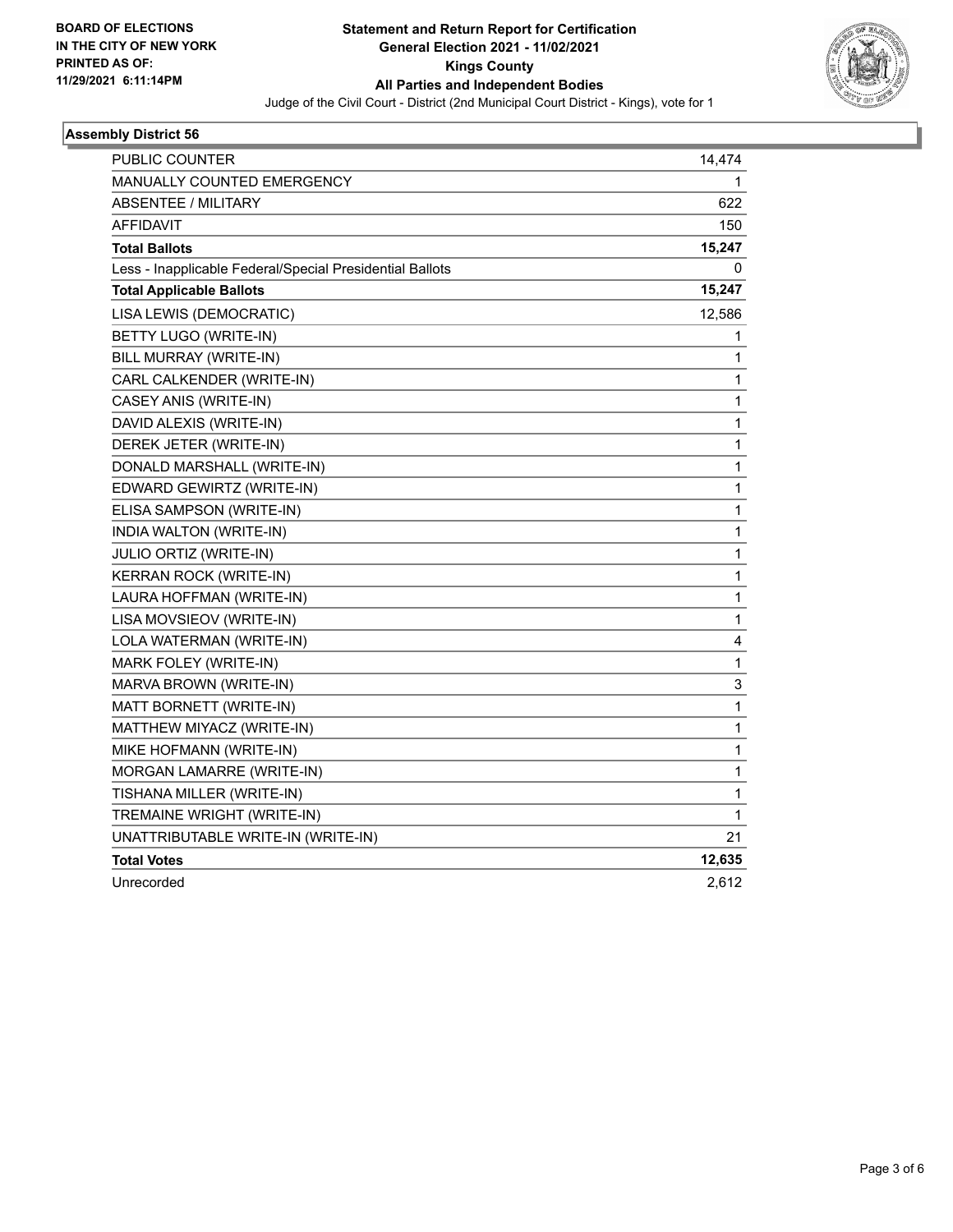

## **Assembly District 57**

| <b>PUBLIC COUNTER</b>                                    | 9,010 |
|----------------------------------------------------------|-------|
| <b>MANUALLY COUNTED EMERGENCY</b>                        | 0     |
| <b>ABSENTEE / MILITARY</b>                               | 450   |
| <b>AFFIDAVIT</b>                                         | 105   |
| <b>Total Ballots</b>                                     | 9,565 |
| Less - Inapplicable Federal/Special Presidential Ballots | 0     |
| <b>Total Applicable Ballots</b>                          | 9,565 |
| LISA LEWIS (DEMOCRATIC)                                  | 8,045 |
| ADRENA GANTT (WRITE-IN)                                  | 1     |
| ALTON MADDOX (WRITE-IN)                                  | 1     |
| ANDREW CUOMO (WRITE-IN)                                  | 1     |
| ANDREW NAPOLITANO (WRITE-IN)                             | 1     |
| BERNIE SANDERS (WRITE-IN)                                | 1     |
| CHELSEA FROSINI (WRITE-IN)                               | 1     |
| FERNANDO A. MATEO (WRITE-IN)                             | 1     |
| HERA DOREEN CAPELL (WRITE-IN)                            | 1     |
| MARVA BROWN (WRITE-IN)                                   | 1     |
| PAUL A. RODRIGUEZ (WRITE-IN)                             | 1     |
| RACHEL PECKER (WRITE-IN)                                 | 1     |
| RENEE HOLMES (WRITE-IN)                                  | 1     |
| UNATTRIBUTABLE WRITE-IN (WRITE-IN)                       | 13    |
| <b>Total Votes</b>                                       | 8,070 |
| Unrecorded                                               | 1,495 |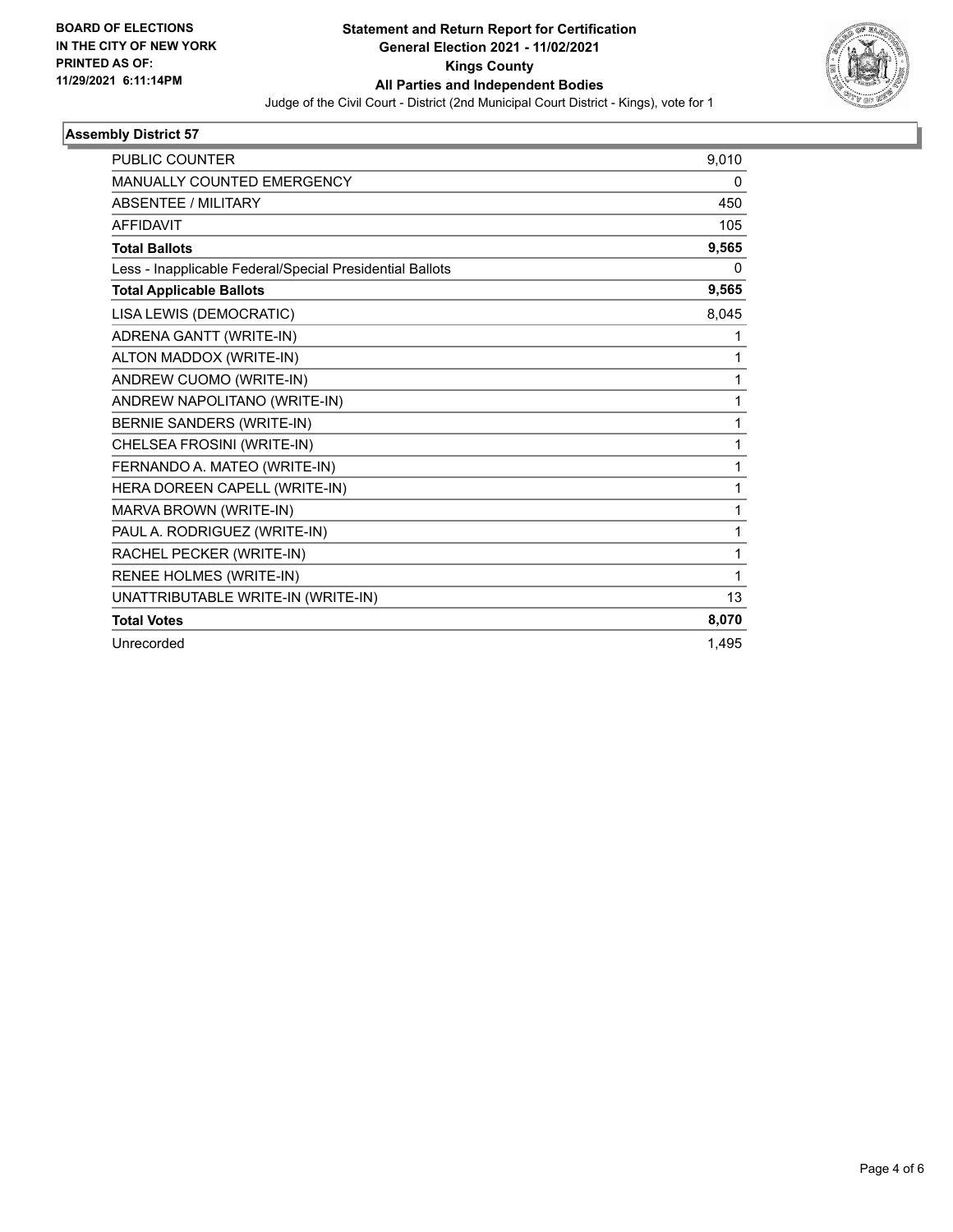

## **Total for Judge of the Civil Court - District (2nd Municipal Court District - Kings) - Kings County**

| PUBLIC COUNTER                                           | 29,081         |
|----------------------------------------------------------|----------------|
| <b>MANUALLY COUNTED EMERGENCY</b>                        | 1.             |
| <b>ABSENTEE / MILITARY</b>                               | 1,302          |
| AFFIDAVIT                                                | 296            |
| <b>Total Ballots</b>                                     | 30,680         |
| Less - Inapplicable Federal/Special Presidential Ballots | 0              |
| <b>Total Applicable Ballots</b>                          | 30,680         |
| LISA LEWIS (DEMOCRATIC)                                  | 25,375         |
| ADRENA GANTT (WRITE-IN)                                  | 1              |
| ALTON MADDOX (WRITE-IN)                                  | 1              |
| ANDREW CUOMO (WRITE-IN)                                  | 1              |
| ANDREW NAPOLITANO (WRITE-IN)                             | 1              |
| BERNIE SANDERS (WRITE-IN)                                | 1              |
| BETTY LUGO (WRITE-IN)                                    | 1              |
| BILL MURRAY (WRITE-IN)                                   | 1              |
| CARL CALKENDER (WRITE-IN)                                | 1              |
| CASEY ANIS (WRITE-IN)                                    | 1              |
| CHELSEA FROSINI (WRITE-IN)                               | 1              |
| DAVID ALEXIS (WRITE-IN)                                  | 1              |
| DEREK JETER (WRITE-IN)                                   | 1              |
| DEVI ELIZABETH NAMPLAPARAMPIL (WRITE-IN)                 | 1              |
| DONALD MARSHALL (WRITE-IN)                               | 1              |
| EDWARD GEWIRTZ (WRITE-IN)                                | 1              |
| ELISA SAMPSON (WRITE-IN)                                 | 1              |
| FERNANDO A. MATEO (WRITE-IN)                             | 1              |
| HERA DOREEN CAPELL (WRITE-IN)                            | 1              |
| IGENIE F. HARRIS-BLENMAN (WRITE-IN)                      | 1              |
| INDIA WALTON (WRITE-IN)                                  | 1              |
| JHON STOSSEL (WRITE-IN)                                  | 1              |
| JULIO ORTIZ (WRITE-IN)                                   | 1              |
| KERRAN ROCK (WRITE-IN)                                   | $\mathbf{1}$   |
| LAURA HOFFMAN (WRITE-IN)                                 | 1              |
| LISA MOVSIEOV (WRITE-IN)                                 | 1              |
| LOLA WATERMAN (WRITE-IN)                                 | 4              |
| MARK FOLEY (WRITE-IN)                                    | 1              |
| MARVA BROWN (WRITE-IN)                                   | 4              |
| MARVA C BROWN (WRITE-IN)                                 | $\overline{c}$ |
| MARVA HENRY (WRITE-IN)                                   | 1              |
| MATT BORNETT (WRITE-IN)                                  | 1              |
| MATTHEW MIYACZ (WRITE-IN)                                | 1              |
| MIKE HOFMANN (WRITE-IN)                                  | 1              |
| MORGAN LAMARRE (WRITE-IN)                                | 1              |
| PAUL A. RODRIGUEZ (WRITE-IN)                             | 1              |
| RACHEL PECKER (WRITE-IN)                                 | 1              |
| RENEE HOLMES (WRITE-IN)                                  | 1              |
| ROBERT WEAVER (WRITE-IN)                                 | 1              |